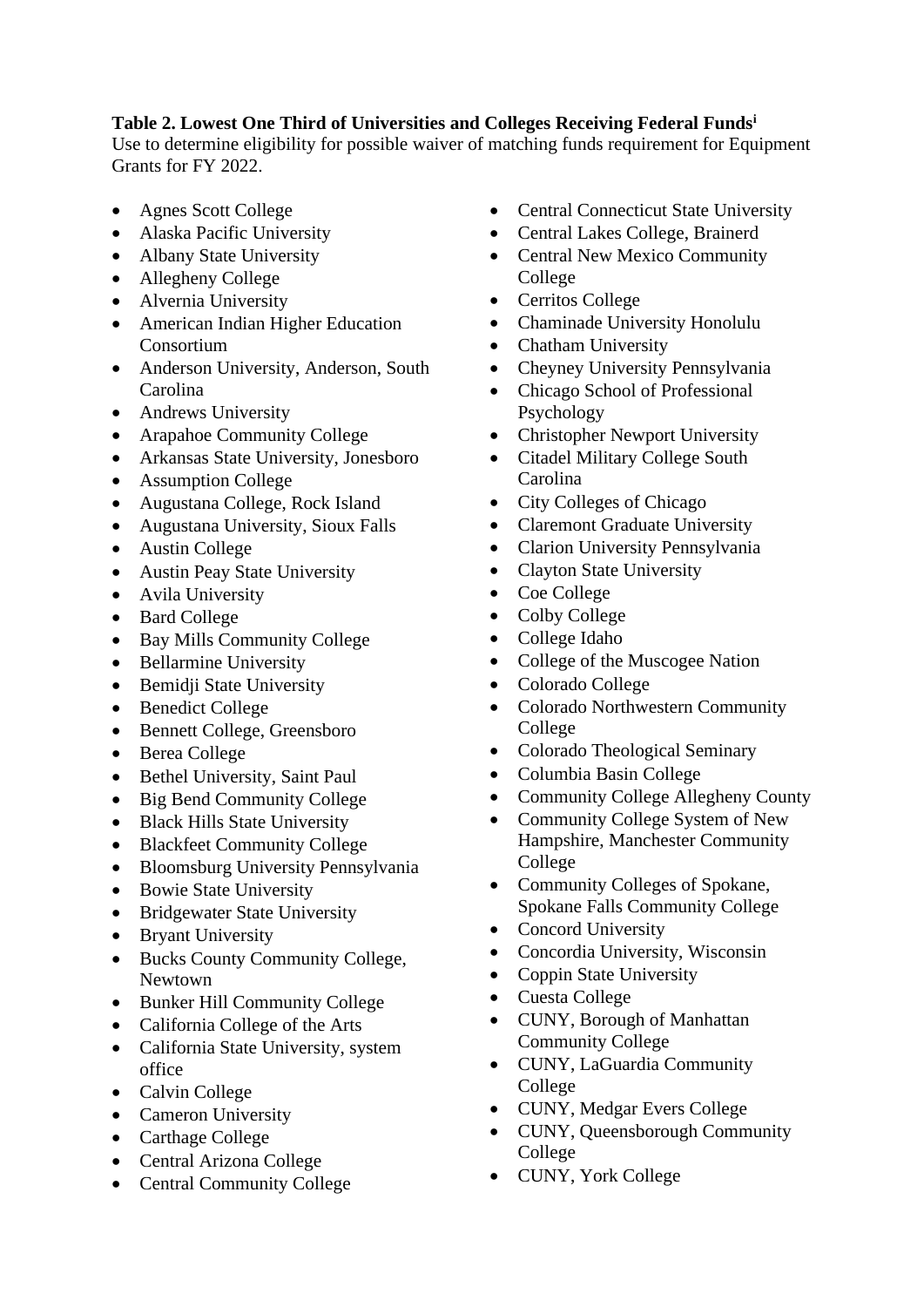- Dallas County Community College District
- DePauw University
- Des Moines University
- Dickinson College
- Dixie State University
- Doane University
- Dominican University California
- Donnelly College
- East Stroudsburg University Pennsylvania
- Eastern Connecticut State University
- Eastern Kentucky University
- Eastern Mennonite University
- Eastern Oregon University
- Eastern Washington University
- Edmonds Community College
- Edward Via College of Osteopathic Medicine
- El Paso Community College
- Elon University
- Emmanuel College, Boston
- Everett Community College
- Evergreen State College
- Fairfield University
- Fairmont State University
- Florida Memorial University
- Florida Polytechnic University
- Florida Technical College
- Fond du Lac Tribal and Community College
- Fort Hays State University
- Fort Peck Community College
- Framingham State University
- Franklin W. Olin College of Engineering
- Frostburg State University
- Gadsden State Community College
- Gateway Technical College
- Georgia College and State University
- Gettysburg College
- Gonzaga University
- Gordon College
- Graduate School USA
- Grambling State University
- Great Basin College
- Green River College
- Greenfield Community College
- Gustavus Adolphus College
- Hamilton College
- Hampden-Sydney College
- Hampshire College
- Hardin-Simmons University
- Hartwick College
- Heidelberg University
- High Point University
- Highline College
- Hobart and William Smith Colleges
- Holyoke Community College
- Hope College
- Horry-Georgetown Technical College
- Husson University
- Huston-Tillotson University
- Ilisagvik College
- Illinois Wesleyan University
- Indian River State College
- Indiana University, Kokomo
- Indiana Wesleyan University
- Institute for Public Policy and Economic Development
- Institute of American Indian and Alaska Native Culture and Arts Development
- Jacksonville University
- Jarvis Christian College
- Johnson County Community College
- Johnston Community College
- Keene State College
- Keweenaw Bay Ojibwa Community College
- Keystone College
- Knox College
- Kutztown University Pennsylvania
- Lac Courte Oreilles Ojibwa College
- Lafayette College
- Lake Erie College
- Lake Washington Institute of Technology
- Laredo College
- Lawrence Technological University
- Lawrence University
- Lawson State Community College, Birmingham
- Lesley University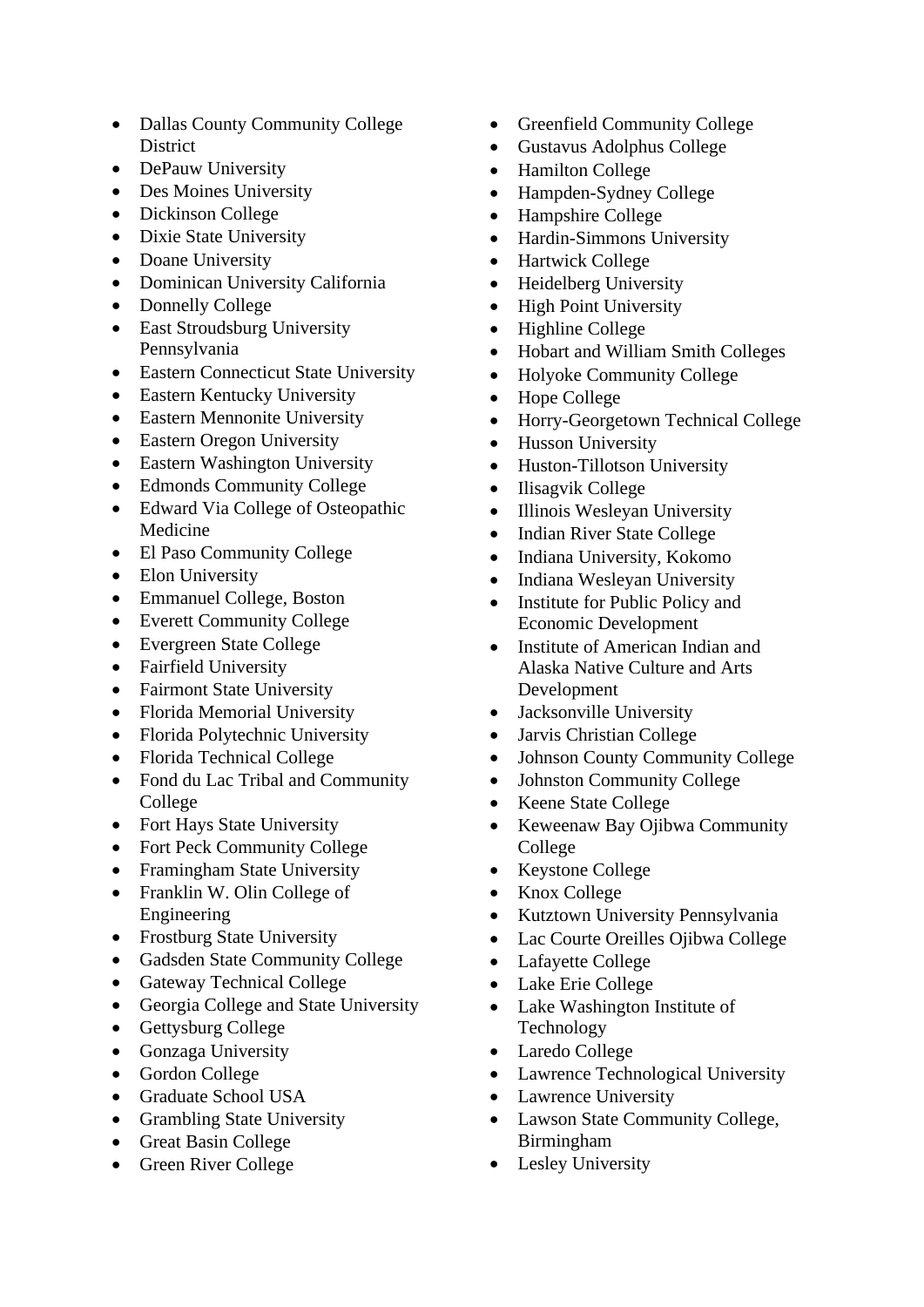- Lincoln Memorial University
- Linn-Benton Community College
- Little Big Horn College
- Lorain County Community College
- Loyola University, Maryland
- Luther College
- Maricopa Community Colleges
- Marist College
- Marymount University
- Menlo College
- Mercy College
- Merrimack College
- Metropolitan State University Denver, Denver
- Middle Georgia State University
- Midwestern State University
- Midwestern University, Downers Grove
- Midwestern University, Glendale
- Milwaukee Area Technical College
- Milwaukee School of Engineering
- Minnesota State College Southeast
- Minnesota State University, Mankato
- Minority Serving Institutions STEM Research and Development Consortium
- Missouri State University, West Plains
- Molloy College
- Montgomery Community College
- Moravian College
- Morgan Community College
- Mount Aloysius College
- Mount Saint Mary College, Newburgh
- National Physical Science Consortium
- National University of Natural Medicine
- Naval Postgraduate School
- Nebraska Indian Community College
- Neumann University
- New Jersey City University
- North Iowa Area Community College
- North Orange County Community College District
- Northampton Community College
- Northeast Radio Observatory Corp.
- Northeast State Community College
- Northeastern Technical College
- Northern Michigan University
- Northern New Mexico College
- Northwest Louisiana Technical Community College
- Notre Dame de Namur University
- Oakwood University
- Ohio Northern University
- Ohio Wesleyan University
- Ohlone College
- Oral Roberts University
- Oregon Institute of Technology
- Paine College
- Parkland College
- Passaic County Community College
- Philadelphia College of Osteopathic Medicine
- Phillips Community College of the University Arkansas
- Pima Community College
- Pine Manor College
- Pittsburg State University
- Pittsburgh Institute of Aeronautics
- Pittsburgh Technical College
- Plymouth State University
- Pratt Institute
- Prince George's Community College
- Providence College
- Quincy College
- Quincy University
- Radford University
- Red Lake Nation College
- Regis University
- Rhode Island College
- Rider University, Lawrenceville
- Ripon College
- Riverside Community College District, Riverside
- Roane State Community College
- Roanoke College
- Rochester University
- Rockhurst University
- Rollins College
- Rose-Hulman Institute of Technology
- Saginaw Valley State University
- Saint Augustine's University
- Saint Francis University
- Saint Michael's College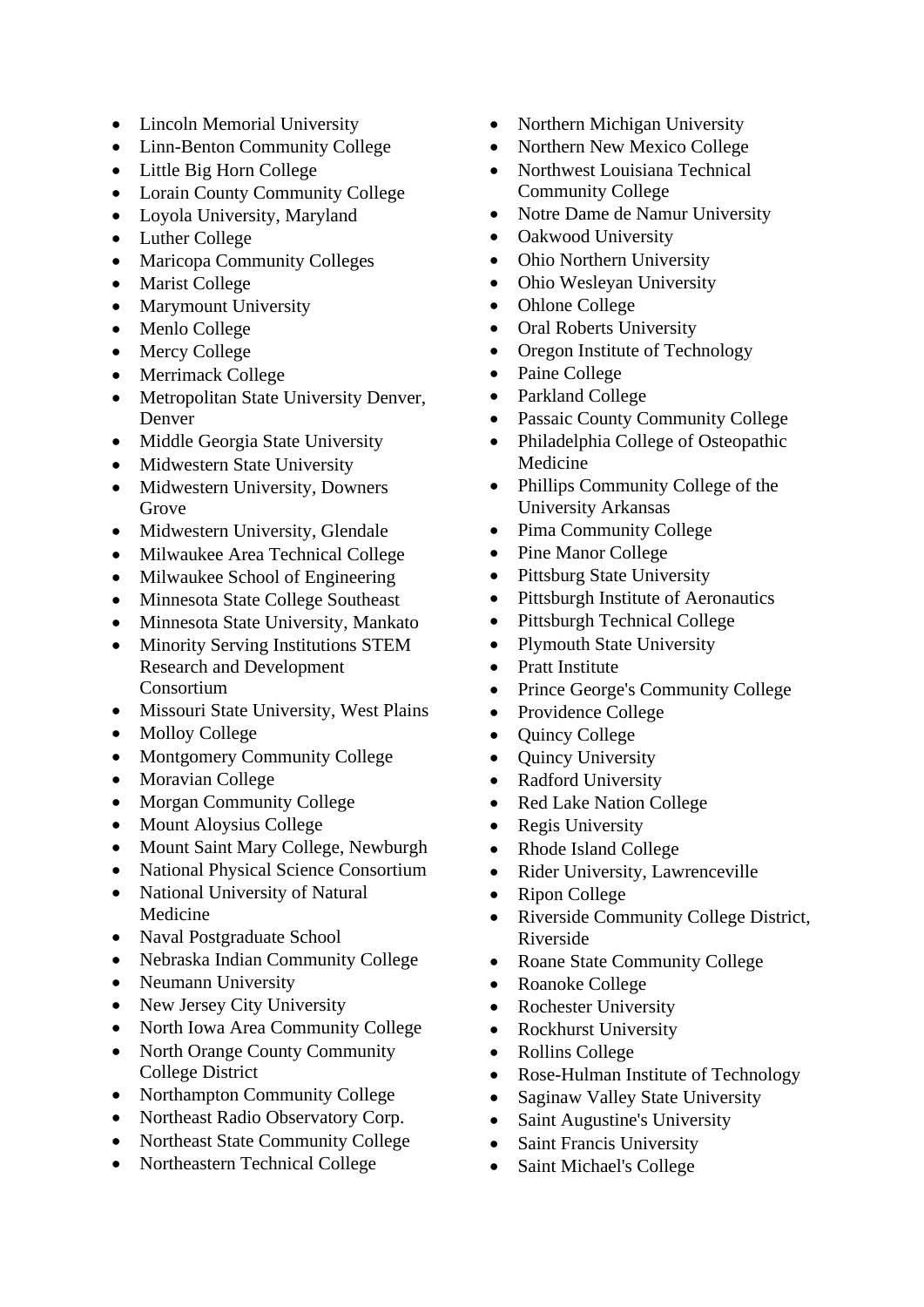- Salus University
- Salve Regina University
- San Jacinto Community College **District**
- Santa Fe College
- Seattle University
- Sewanee: University of the South
- Seward County Community College
- Simmons University
- Sinte Gleska University
- South Arkansas Community College
- Southeast Missouri State University
- Southeastern Louisiana University
- Southern Oregon University
- Southern University and A&M College, system office
- Spartanburg Community College
- Springfield Technical Community College
- St. Catherine University
- St. Edward's University
- St. Louis Community College
- St. Mary's College Maryland
- St. Mary's Seminary and University, Baltimore
- St. Paul College, A Community and Technical College
- St. Petersburg College
- Stanly Community College
- State Center Community College District, Reedley College
- Stetson University
- Stone Child College
- Stonehill College
- Suffolk University
- Sul Ross State University
- SUNY, College at Plattsburgh
- SUNY, Fashion Institute of Technology
- SUNY, Finger Lakes Community College
- SUNY, New Paltz
- SUNY, Oswego
- SUNY, Potsdam
- Swarthmore College
- Tarleton State University
- Texas A&M International University
- Texas State Technical College, Waco
- Thomas Edison State University
- Toyota Technological Institute, Chicago
- Trident Technical College
- Trinity University
- Turtle Mountain Community College
- Universidad Ana G. Mendez Carolina Campus
- Universidad Ana G. Mendez Cupey Campus
- Universidad Ana G. Mendez Gurabo Campus
- Universities Research Association
- University of Bridgeport
- University of California, Cooperative Extension
- University of Central Arkansas
- University of Central Oklahoma
- University of Hartford
- University of Hawaii, West Oahu
- University of Houston-Downtown
- University of Louisiana, Monroe
- University of Maryland Global Campus
- University of Nebraska, Kearney
- University of North Carolina, general administration
- University of Northern Colorado
- University of Providence
- University of St. Thomas (MN)
- University of Portland
- University of Southern Maine
- University of Tennessee, Martin
- University of Wisconsin-Oshkosh
- University of Wisconsin-Platteville
- University of Wisconsin-River Falls
- University of Wisconsin-Stevens Point
- University of Wisconsin-Superior
- University of Wisconsin-Whitewater
- Upper Iowa University
- Utah System of Higher Education
- Utah Valley University
- Valparaiso University
- Van Andel Institute Graduate School
- Vermont Technical College
- Wabash College
- Wake Technical Community College
- Washington and Lee University